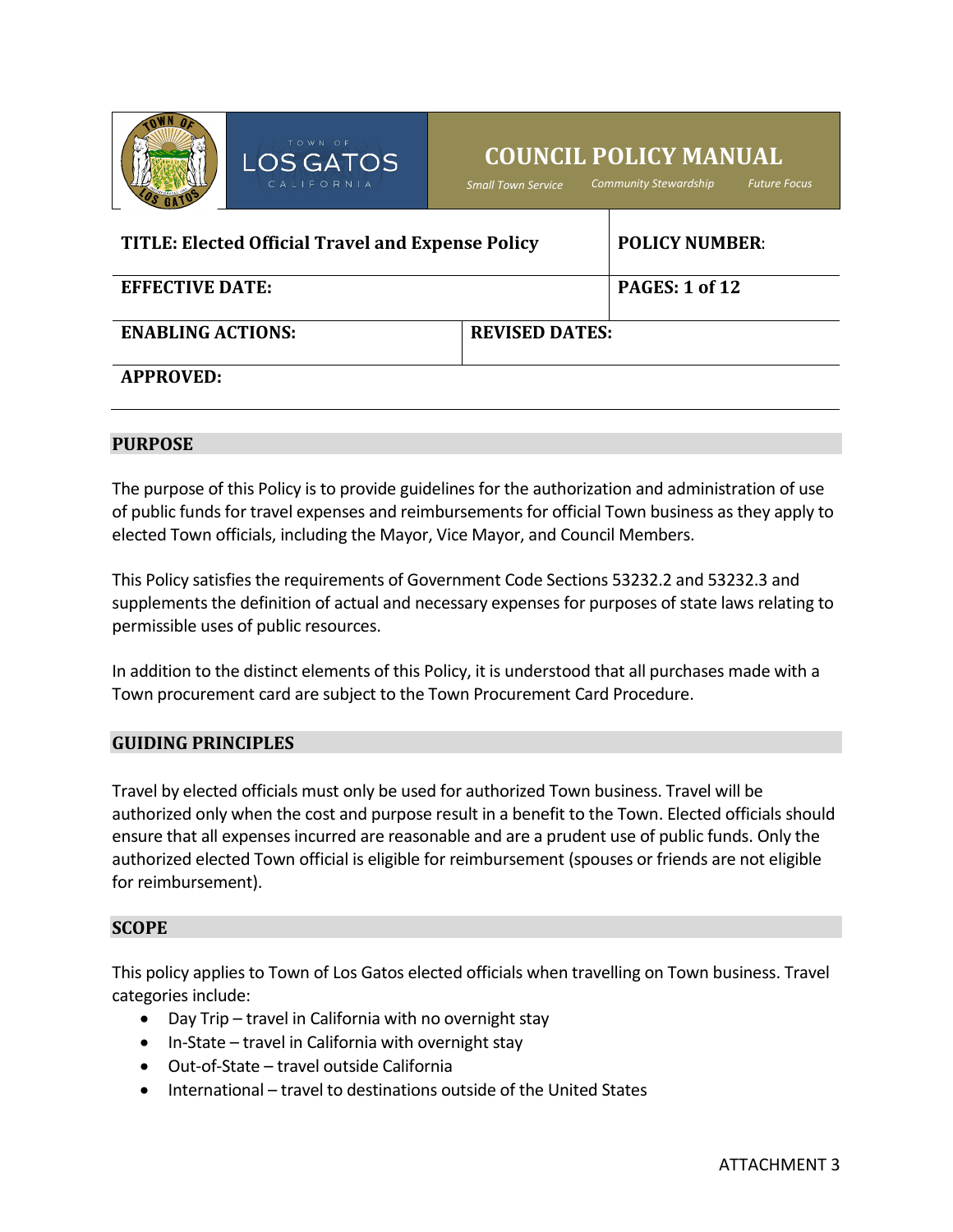Expenses incurred in connection with the following types of activities generally constitute authorized expenses, as long as the other requirements of this policy are met:

- a. Communicating with representatives of regional, state and national governments on Town adopted policy positions;
- b. Attending educational seminars designed to improve officials' skill and information levels;
- c. Participating in special events held by local, regional, state and national organizations whose activities affect the Town's interests. These organizations include, but are not limited to, professional organizations for government (i.e., League of California Cities; National League of Cities, US Conference of Mayors), service clubs/non-profits (i.e., Kiwanis, Rotary, Friends of the Library, Los Gatos Community Foundation), business-related organizations (i.e., Los Gatos Chamber of Commerce, Joint Venture Silicon Valley), and other events or organizations which provide services to Town residents, the region or otherwise further the stated goals of the Town Council;
- d. Attending Town, county, regional and interagency events; and/or
- e. Implementing a Town-approved strategy for attracting or retaining businesses to the Town through activities that will typically involve at least one staff member.

# **PROCEDURES**

# **A. Authorized Travel**

Authorized travel means travel by elected Town officials, including the Mayor, Vice Mayor, and Council Members, traveling at the Town's expense for the purposes of attending conferences, seminars, educational classes, training and other business activities related to the administration of municipal government.

As a general procedure, elected officials should attempt to attend conferences or meetings within a reasonable proximity to Los Gatos. If a particular session or conference is offered throughout the year at various locations, the venue closest to Los Gatos should be selected and scheduled accordingly.

At times, elected officials may want to attend conferences or other events associated with the other agencies for which they serve as a Board member as appointed by the Town Council (e.g., Silicon Valley Clean Energy Authority). For those activities, the non-Town agency would be responsible for paying those expenses as they are related to its function. The Town will not cover such expenses for other agencies.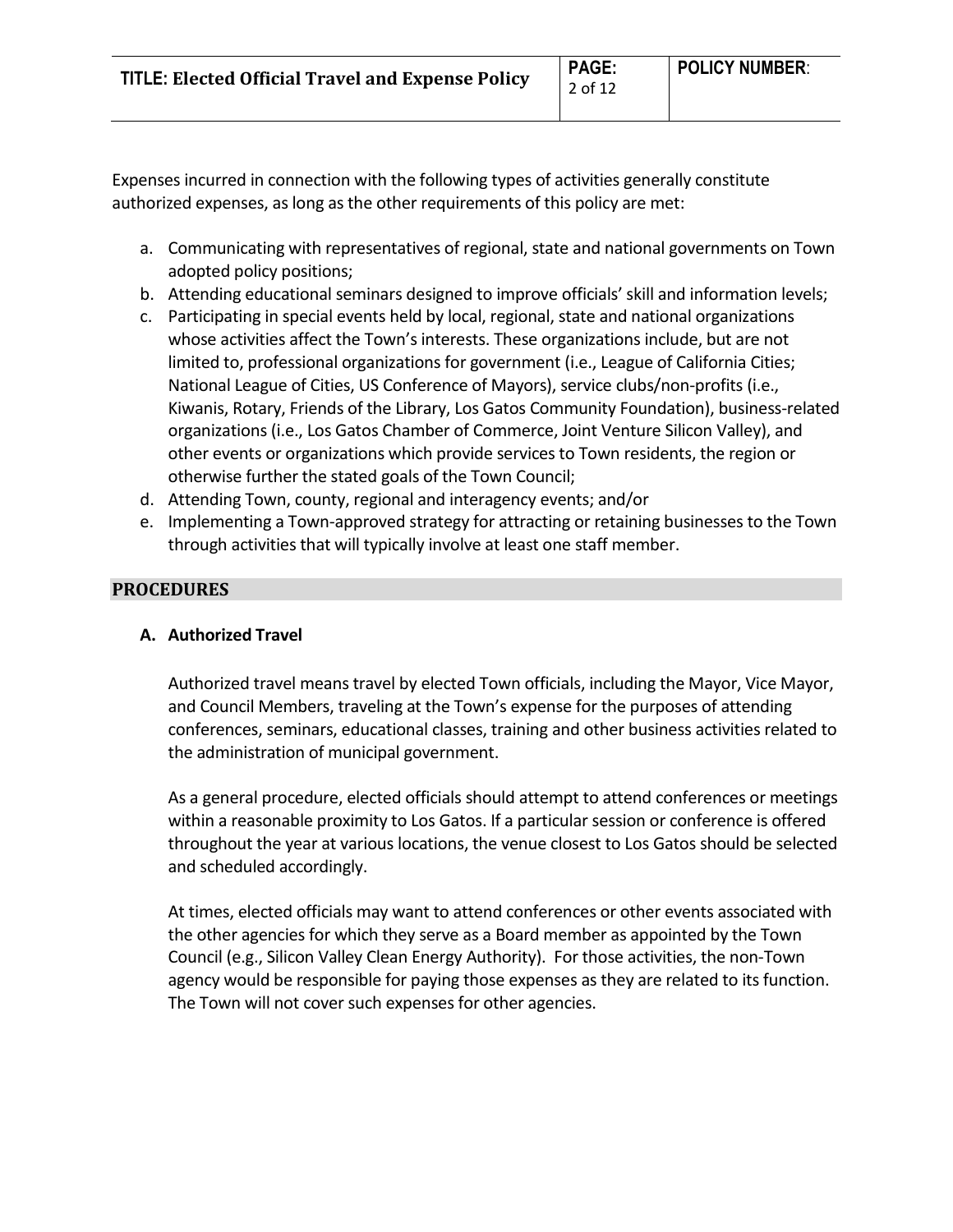# **B. Approvals**

All travel by elected Town officials in compliance with this Policy may be approved by the Mayor and Town Manager as long as funds are available in the Town Council's program budget.

Any expenditures not expressly authorized by this Policy require prior approval by Town Council. Any expenses which exceed the annual limits which may be established from time to time for individual categories of travel or reimbursement through the Town's annual budget process require prior approval by Town Council.

Proposals requiring Town Council approval will include anticipated costs and a funding source. The following guidelines should be used by the Council when reviewing travel requests:

- 1. Travel is consistent with current adopted budget and/or legislative priorities, or
- 2. Clear monetary benefit is evident, or
- 3. Revenue enhancement opportunity is clearly attainable, or
- 4. Travel is related to the elected official's roles or duties (i.e., standing committee assignment, liaison assignment, task force assignment, economic development, etc.).

For overnight and out-of-state travel, the fewest number of elected officials as necessary to represent the Town should be selected to attend conferences or events as is reasonable and cost effective. The representative(s) shall report back to the rest of the Council after the trip.

Travel by Town Board, Commission, and Committee members and temporary, probationary, part-time and full-time Town employees shall be governed by the Town Travel and Expense Procedure.

# **C. Procurement Card Use Policy**

The Town does not issue procurement cards to individual elected officials but does have an agency procurement card for selected Town expenses. The elected official may contact the Town Manager's Office staff for access to the procurement card. Town elected officials may use the Town's procurement card for such purposes as airline tickets and hotel reservations. Itemized receipts (not credit card receipts) documenting expenses incurred on the Town procurement card and in compliance with this Policy must be submitted within five days of use to the Town Manager's Office staff member who provided access to the procurement card. The staff member will include the itemized receipts with their monthly Expense Report. Town procurement cards may not be used for elected officials' personal expenses, even if the elected official plans to reimburse the Town. All rules and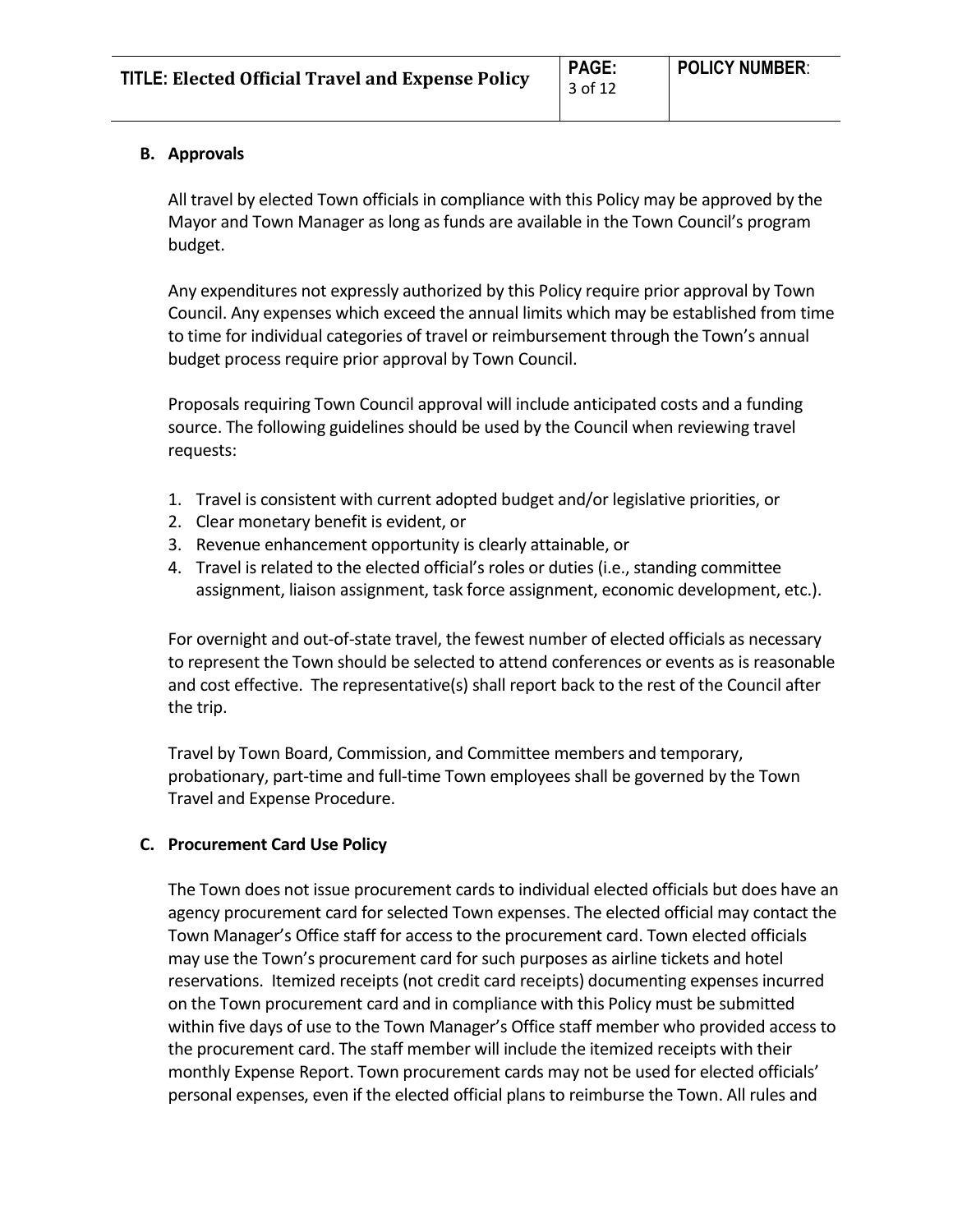regulations put forth in the Town Procurement Card Procedure apply to procurement card purchases.

# **D. Registration/Tuition Fees**

Registration/tuition fees may be paid with a Town procurement card or a Town-issued check. When a credit card fee is charged, a Town-issued check is the preferred method of payment. Elected officials should work with the Town Manager's Office staff for payment of registration/tuition fees. To request a check, a Request for Payment/Check/Per Diem Allowance Form with all required details must be submitted to the Finance Department with the payment deadline clearly marked on the face of the form to assure timely payment.

Any discounts offered for early registration or attendance by additional persons should be obtained whenever possible.

# **E. Lodging**

A hotel stay should be booked when the commute time to/from the conference, seminar, or training would be unreasonable. For a hotel stay at a destination less than 75 miles away from the elected official's home or work location (whichever is closer to the travel destination), the approval of the Mayor and Town Manager is required. Hotel stays over 75 miles from the elected official's home or work location (whichever is closer to the travel destination) do not require separate approval as long as funds are available in the Town Council's budget.

Whenever possible, standard non-deluxe rooms at conference rates should be reserved. If the elected official wishes to reserve other accommodations, only the standard non-deluxe conference room rate is to be charged to the Town. When choosing lodging, Town elected officials should consider the convenience of the location, along with other best rates available. Any hotel upgrades will be at the elected official's expense.

If applicable, lodging costs should not exceed the maximum group rate published by the conference or activity sponsor, provided that lodging at the group rate is available to the elected official at the time of booking. If the group rate is not available, the elected official shall use comparable lodging.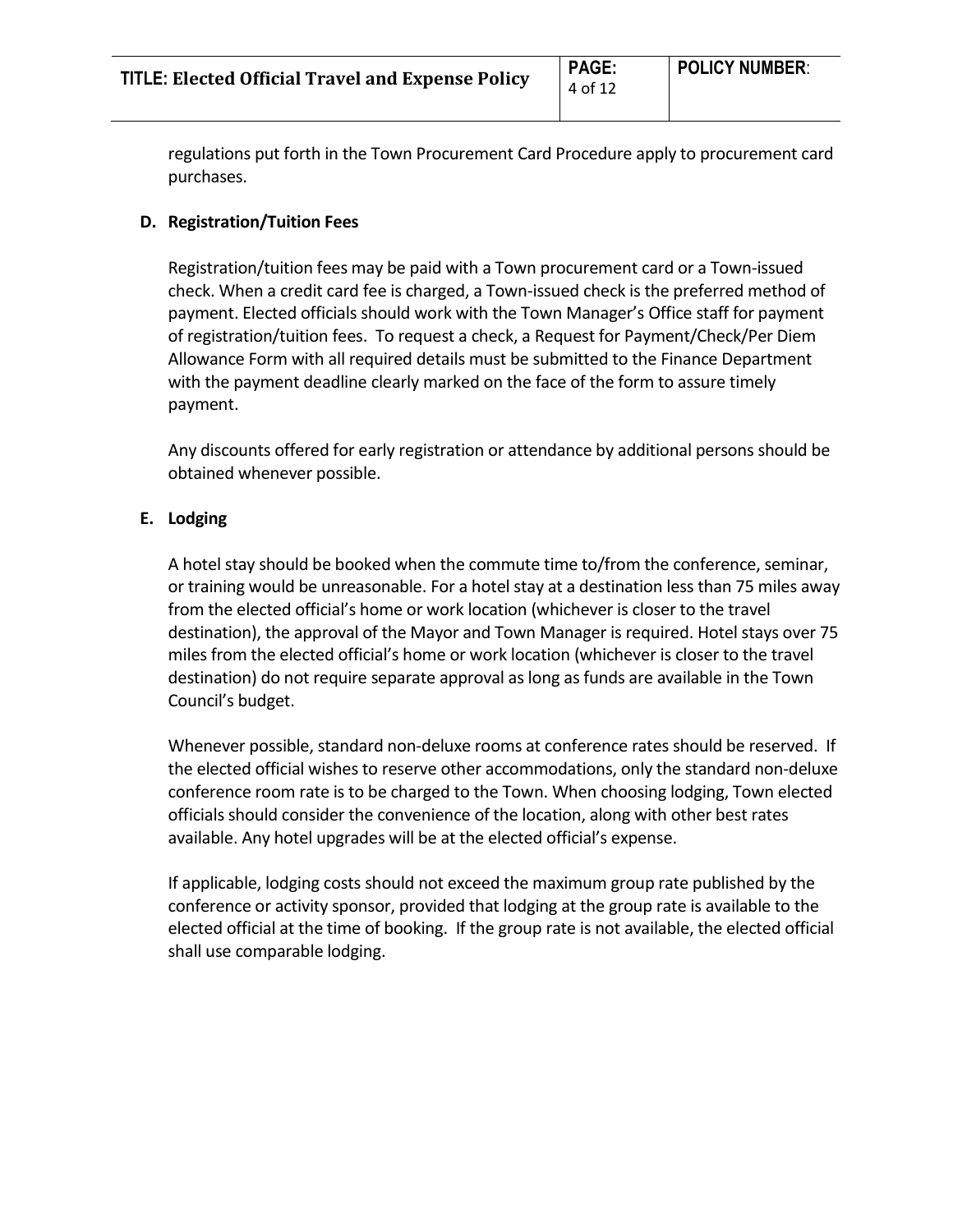| <b>TITLE: Elected Official Travel and Expense Policy</b> | <b>PAGE:</b> | <b>POLICY NUMBER:</b> |
|----------------------------------------------------------|--------------|-----------------------|
|                                                          | 5 of 12      |                       |

#### **F. Food and Beverage**

#### Food and Beverage for One-Day Trips

Meal expenses for trips that are a single day will not be reimbursed unless the elected official is assigned to conduct work during the meal (Per Diem Allowance is not applicable).

# Food and Beverage for Overnight Trips

Per Diem Allowance can be located per the table below:

| For Travel to: | Lodging and       | Rate Tables Can be Found:                                           |
|----------------|-------------------|---------------------------------------------------------------------|
|                | <b>Meal Rates</b> |                                                                     |
|                | Established by:   |                                                                     |
| The            | <b>US General</b> | http://www.gsa.gov/                                                 |
| continental    | <b>Services</b>   | Includes 48 Continental States and District of Columbia high cost   |
| <b>US</b>      | Administration    | locations                                                           |
|                | (GSA)             | ■ To look up per diem rates, go to https://www.gsa.gov/travel/plan- |
|                |                   | book/per-diem-rates/per-diem-rates-lookup, search for the           |
|                |                   | location of travel, and check the numbers in the "M&IE Total" and   |
|                |                   | "First and Last Day of Travel" columns.                             |
|                |                   | If neither the city nor county is listed, use standard CONUS rates. |
| The non-       | <b>US</b>         | http://www.defensetravel.dod.mil/site/perdiemCalc.cfm               |
| contiguous     | Department of     | Includes Alaska, Hawaii and other US territories                    |
| US or US       | Defense (DOD)     | ■ Meal breakdown is 25% for breakfast, 30% for lunch and 45% for    |
| territories    |                   | dinner of total daily meal amount.                                  |
|                |                   | " Town will only pay actual incidental expenses to the GSA limit    |
| Foreign        | <b>US</b>         | http://aoprals.state.gov/                                           |
| destinations   | Department of     | Listed in US Dollars                                                |
|                | State             | ■ Meal breakdown is 25% for breakfast, 30% for lunch and 45% for    |
|                |                   | dinner of total daily meal rate                                     |
|                |                   | " Town will only pay actual incidental expenses up to GSA limit     |

1. Food and beverages for overnight trips will be paid to the elected official via a Per Diem Allowance based on the amounts obtained using the websites found in the table above. The Meals and incidentals (M&IE) breakdown is the full amount received for a single calendar day of travel when that day is neither the first nor last day of travel. The amount received on the first and last day of travel equals 75% of the total M&IE.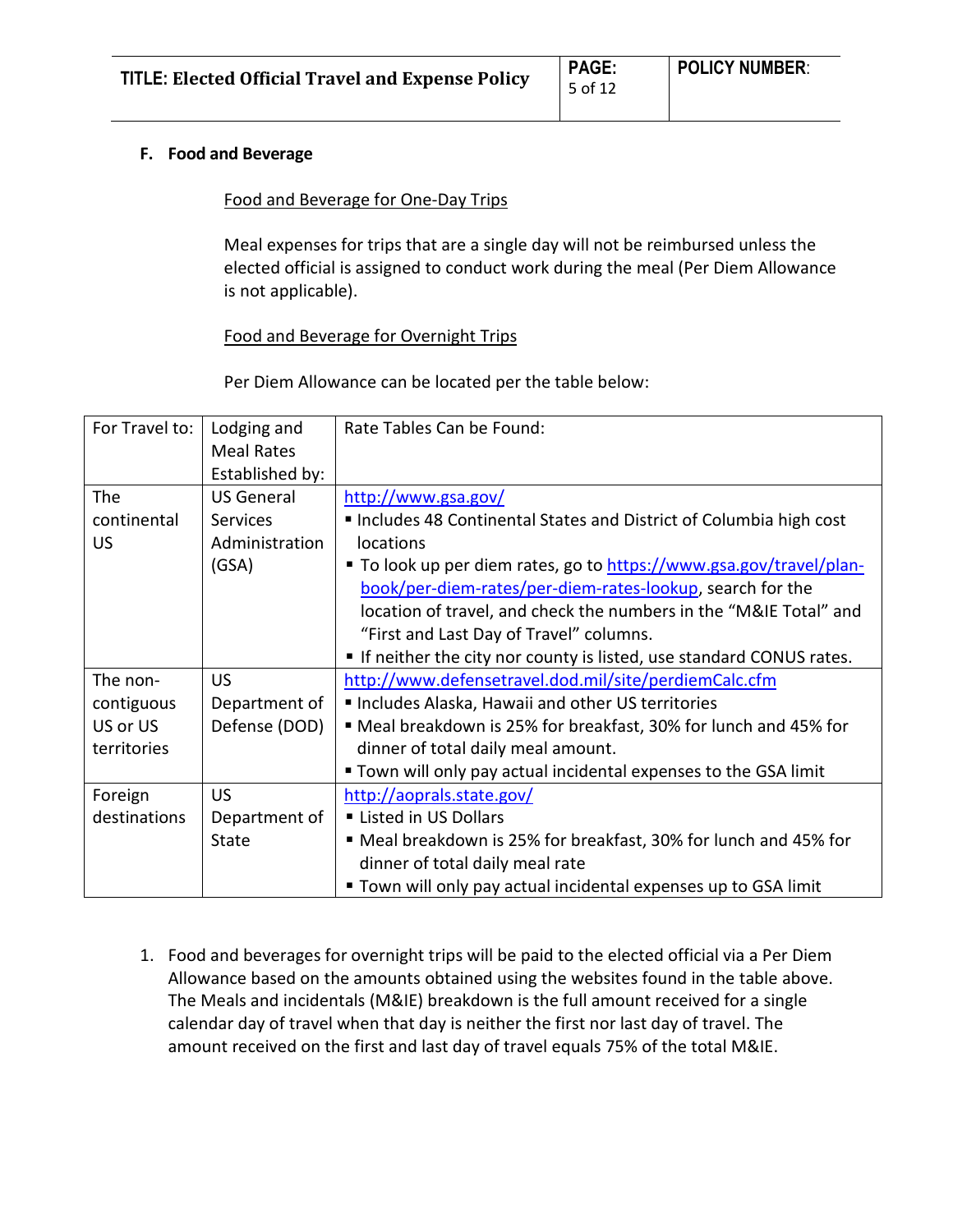**TITLE: Elected Official Travel and Expense Policy PAGE:**

- 2. Elected officials should work with the Town Manager's Office staff to obtain a Per Diem Allowance from the Finance Department. The Per Diem Allowance must be obtained either within 30 days before the trip using a Payment/Check/Per Diem Allowance Request Form or within 30 days after the trip using a Claim for Reimbursement Form. Per Diem Allowance requests must include the travel dates, a training/event flyer, and Council approval to travel, if applicable.
- 3. Food and beverage purchases while on an overnight trip may not be made with a Town procurement card and are not reimbursable. A Per Diem Allowance for meals must be obtained for food and beverage purchases within either 30 days before or after the trip.
- 4. If a meal is provided as part of the business event, the Per Diem Allowance will be reduced accordingly, using the numbers obtained from the websites in the table above. For example, if breakfast or lunch is included in the registration fee for a conference, the Per Diem Allowance for that day will not include the allowance for that meal or meals. Continental breakfasts provided as part of lodging will not be counted as a pre-paid meal and elected officials may be reimbursed for regular breakfasts. If the elected official has special dietary needs, efforts should be made to see if the event provider can accommodate them. If the conference is unable to accommodate the elected official's dietary needs, an additional meal purchase for a meal to replace the one provided by the conference may be provided if there are sufficient budgetary funds available.
- 5. Dining tips are included in the Per Diem Allowance.
- 6. The Per Diem Allowance includes "incidental" purchase, described by the GSA as fees and tips given to porters, baggage carriers, hotel staff, and staff on ships.

# **G. Personal Charges**

Personal charges (i.e., movie charges, spousal/guest expenses, golf or fitness charges etc.) are the responsibility of the traveling elected official.

#### **H. Use of Personal Vehicle – Mileage Reimbursement**

All mileage reimbursements shall be based on the current IRS applicable rate (see [www.irs.gov\)](http://www.irs.gov/). When using a personal vehicle for a trip which originates from the elected official's home, the mileage reported for the reimbursement should be from the home or the Town Civic Center (110 E. Main Street, Los Gatos CA 95030), whichever is less. Elected officials should work with the Town Manager's Office staff to submit a Mileage Reimbursement Form to the Finance Department.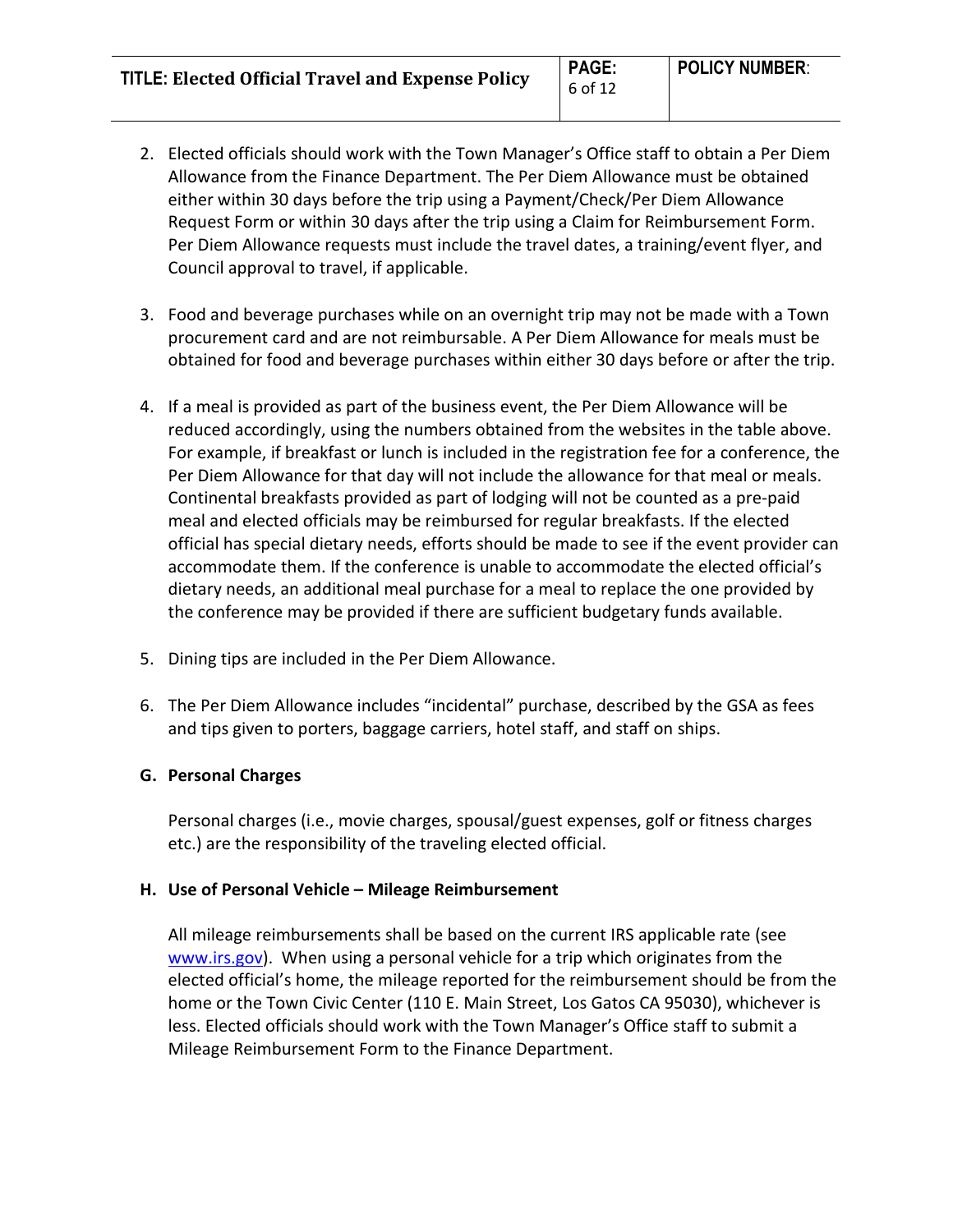7 of 12

Mileage reimbursements should be submitted within 30 days of return from the trip. A training/event flyer and schedule should be attached as well as driving directions from Google Maps, Mapquest or other website showing the distance travelled.

# **I. Transportation**

The most economical method and type of transportation reasonably consistent with the scheduling need must be used, using a direct and time-efficient route. The cost of a rental vehicle, parking and fuel shall be compared to the combined cost and time of other such forms of transportation and the most cost-efficient method shall be used. Only the amount for the most cost-efficient, reasonable method of transportation is reimbursable, even if that method is not used (i.e., elected official will pay the difference if they choose to take a more expensive method of travel).

In the event of an automobile accident while traveling on Town business, a Vehicle Accident Reporting Form must be filled out and submitted to the Town Manager within 24 hours of the vehicle accident, if possible.

# **Airfare**

- 1. Airline transportation costs to and from the authorized destination will not exceed advance-purchase economy-class airfare unless such fare is not available.
- 2. Transportation to and from airports will be reimbursed for either actual mileage if personal vehicle is used, or for reasonable taxi fare, rideshare, airport van, or other public transportation. Reimbursable mileage includes travel to the airport from the home or Town Civic Center, whichever is closer.
- 3. The charge for the first piece of personal baggage for the elected official may be reimbursed.
- 4. If a personal vehicle is parked at the airport for more than one day, the cost of parking will be reimbursed at the long-term parking rate. Parking will not be reimbursed for more than one day at the short-term rate.
- 5. Any additional airline fees will not be reimbursed (i.e. for early check-in or seating upgrades).

# **Vehicle Rentals**

1. Rental vehicles are only allowed when needed for business purposes and when there are budget funds available. When renting a vehicle, elected officials should use standard or economy models. Larger vehicles are allowed if there is no additional cost to the Town, or if special circumstances exist such as medical needs, disabilities, weather conditions, multiple elected officials who will occupy the vehicle, etc.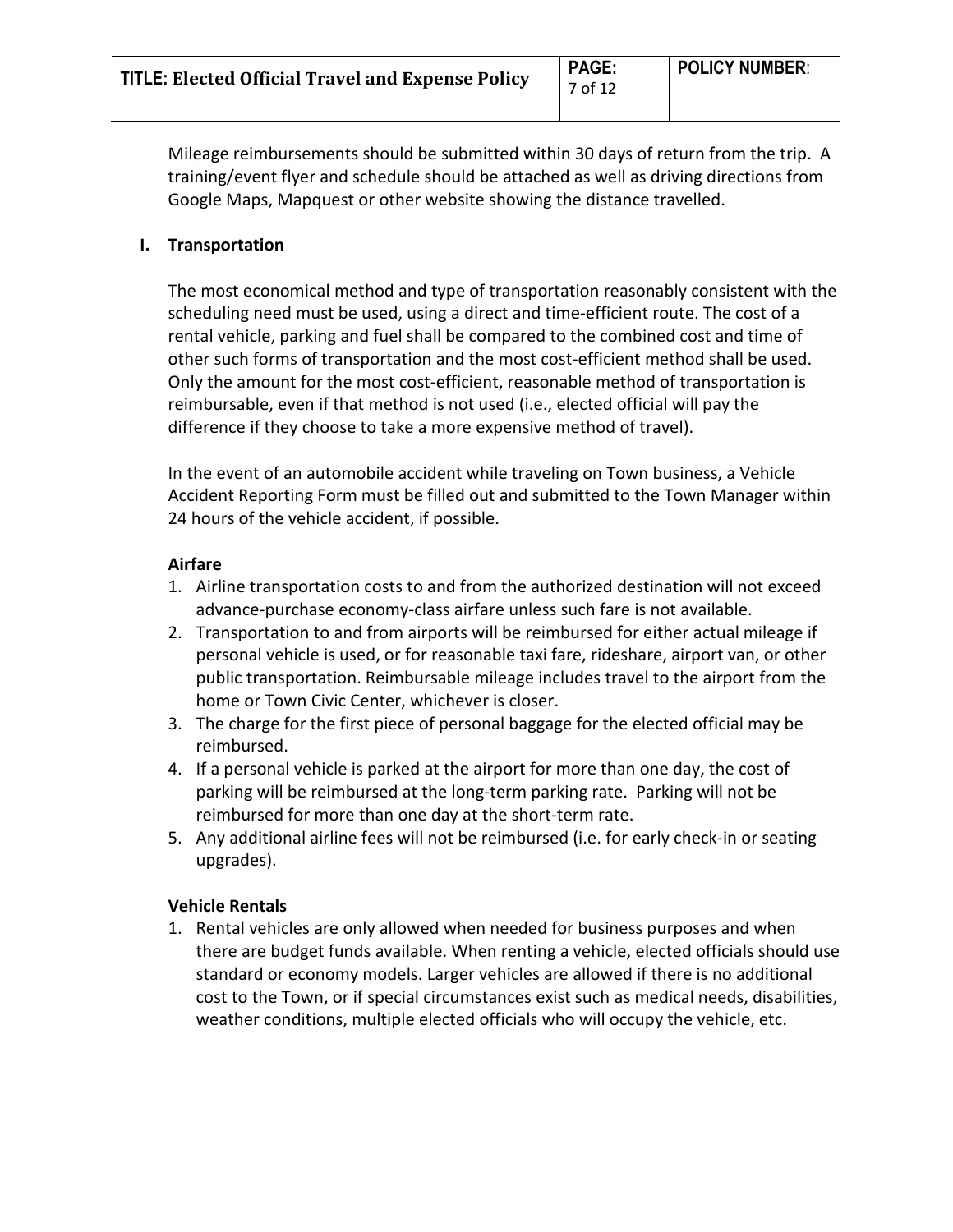**TITLE: Elected Official Travel and Expense Policy PAGE:**

- 2. When a rental vehicle is needed for travel, it can either be booked using the elected official's personal credit card and later submitted for reimbursement with itemized receipts, or it can be booked using the "Rental Car Purchasing Card" from the Finance Department. The elected official should work with the Town Manager's Office staff for this process. If using the Rental Car Purchasing Card, the vehicle shall be rented from one of the companies the Town has a business rewards account with: Budget or Avis. The most cost-efficient option for the trip should be selected. The discount number and billing PIN to be used for the appropriate rental company can be obtained from the Finance Department and the Town Manager's Office staff can assist the elected official with this information.
- 3. It is the rental vehicle driver's responsibility to ensure that vehicle rental costs are kept to a minimum. This includes returning the vehicle to the same location, retuning the vehicle with a full tank of gas, declining GPS and pre-paid gas options, etc.
- 4. For rental vehicles booked using an elected official's personal credit card, elected officials should purchase the Collision/Loss Damage Waiver insurance when travelling domestically. Elected officials shall waive any other additional vehicle insurance options provided that the elected official has their own vehicle insurance coverage. Elected officials should contact their auto insurance company beforehand to confirm coverage. Any questions about coverages should be addressed ahead of time with Town staff. When travelling internationally, additional insurance should be accepted if the elected official lacks other similar coverage.
- 5. For rental vehicles booked using the Rental Car Purchasing Card, elected officials should decline the rental company's Collision/Loss Damage Waiver insurance as they are covered by the Auto Rental Collision Damage Waiver Program through the Purchasing Card.
- 6. Rental vehicles should not be taken across the US Border unless prior approval is received from the Town Council. The Town is not responsible for any border fees if no prior approval was given and the elected official must reimburse the Town for these fees if applicable.
- 7. The Town is not responsible for the fees associated with paid "express" lanes, where drivers must pay a toll in order to use a separate, less congested lane. The elected official must reimburse the Town for this expense if applicable.
- 8. The Town will reimburse all bridge and road tolls, except for redundant toll roads that parallel state or federal highways (e.g. Highway 73 in Orange County, California).
- 9. The elected official is liable for any "damages" to the rental car during the course of rental. The Town Rental Car Purchasing Card on file will only be used for the cost of the rental vehicle booked up front. If the elected official damages the vehicle, upon return of the vehicle, they will need to provide an alternate form of payment for any of these "incidental" expenses.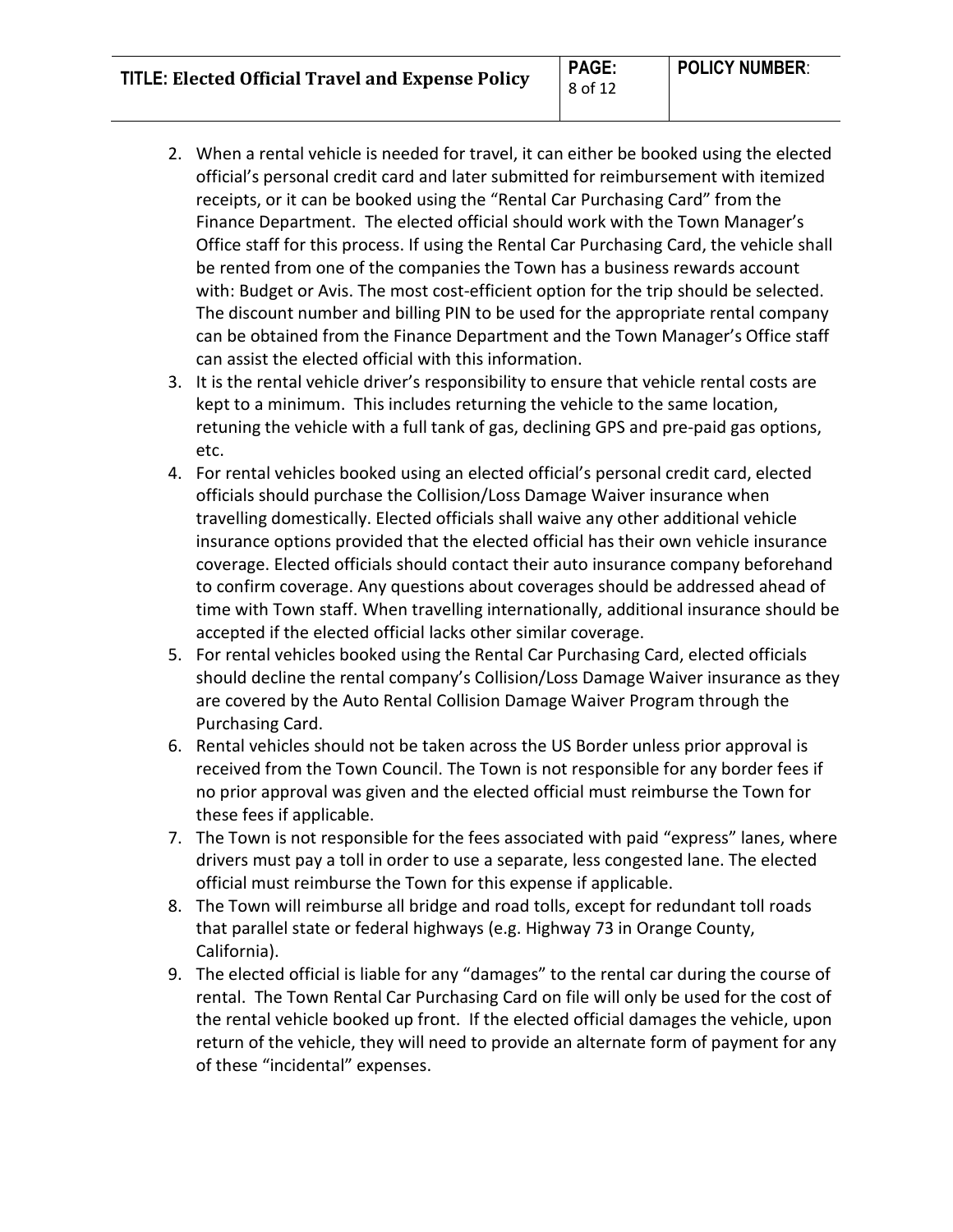- 10. In case of any event, incident or accident related to the rental vehicle, the elected official must notify the Town Manager as soon as possible. A Vehicle Accident Reporting Form must be filled out and submitted within 24 hours of a vehicle accident, if possible.
- 11. Elected officials may only use the Town's business rewards program discount number for authorized Town travel. The Town's business rewards program discount number may not be used for leisure travel.

#### **Ground Transportation**

- 1. Ground transportation (i.e., taxis, rideshares, bikeshares, scootershares, buses, and/or shuttles) will be reimbursed when incurred in overnight or away from home travel.
- 2. Taxi or rideshare (i.e., Uber/Lyft) or bikeshare/scootershare costs may be reimbursed for one-day or multiple-day travel, keeping in mind that the most costeffective mode of transportation should be taken.

#### **Public Transportation**

1. Bus, train or other methods of public travel are authorized when such modes are more appropriate and economical.

#### **J. Miscellaneous Expenses**

Examples of miscellaneous expenses include, but are not limited to: taxi, rideshare, shuttle fares, tips, internet charges, and parking.

- 1. Taxi/rideshare/bikeshare/scootershare, bridge tolls, and ferry fares associated with official business will be reimbursed when supported by itemized receipts.
- 2. Actual costs for parking will be reimbursed when supported by itemized receipts. In a situation where no receipt is given (i.e., parking meters), a Missing Receipt Form must be submitted.
- 3. Hotel internet or Wi-Fi charges for work purposes will be reimbursed when supported by itemized receipts.
- 4. Town business meal purchases, where Town business is discussed and a mealtime meeting is unavoidable due to scheduling restrictions, are reimbursable expenses. The statement reconciliation should list each person in attendance as well as a description of the Town business discussed. If the elected official dines with another person and is unable to split the check, the receipt should be clearly marked as to the items purchased for the elected official. Alcohol is not reimbursable. Business meal purchases do not apply to overnight travel meals where a Per Diem Allowance is applicable.
- 5. A Per Diem Allowance includes "incidental" purchases, described by the GSA as fees and tips given to porters, baggage carriers, hotel staff, and staff on ships.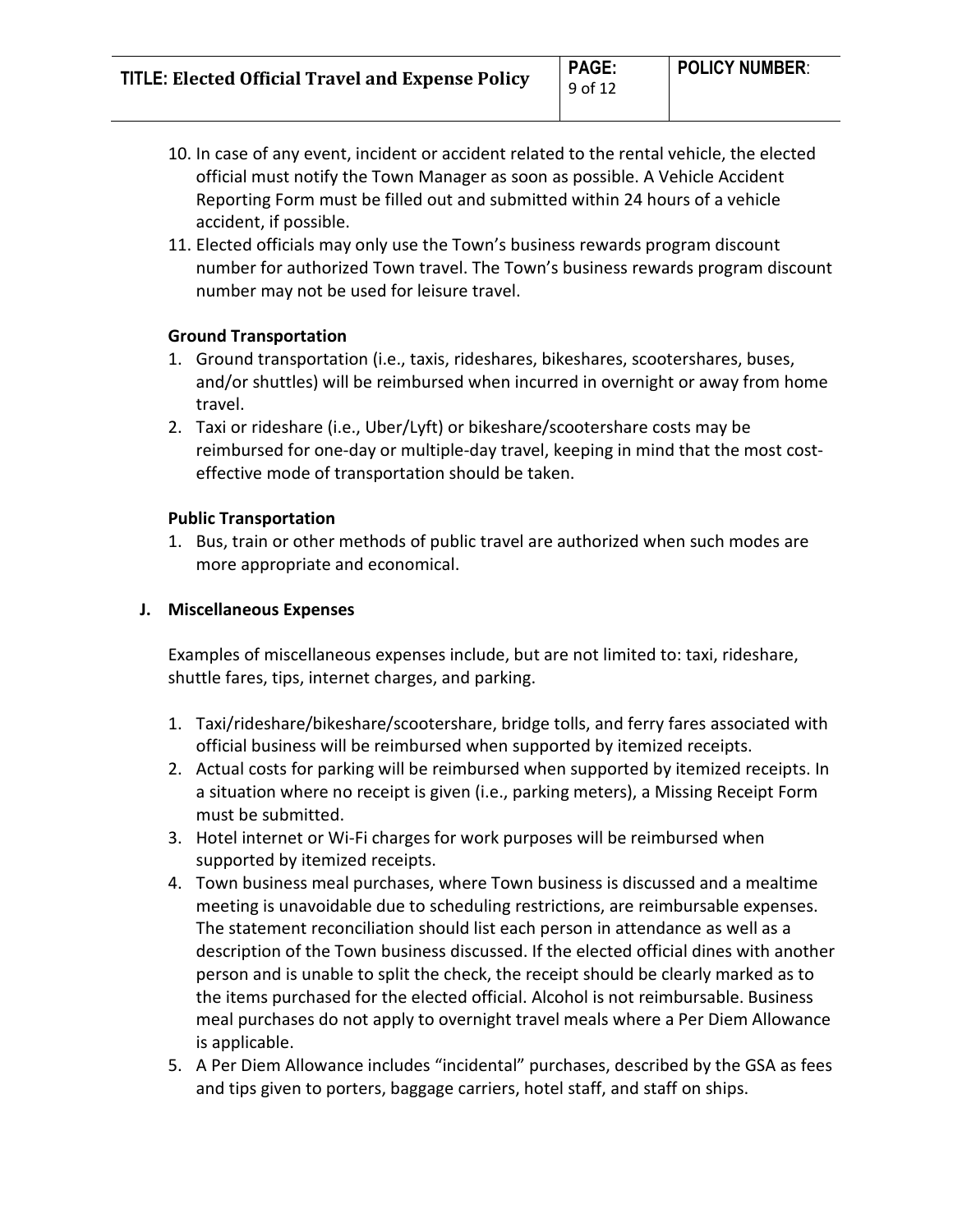#### **K. Town Checks**

Town checks for registration will be made payable only to the organization officially conducting the meeting. If the elected official is in need of a check for registration, one will be issued upon notification to the Finance Department. The Town Manager's Office staff can assist the elected official with this process. The notification to the Finance Department should include a Request for Payment/Check/Per Diem Allowance Form, the training/conference flyer, registration deadline, and Council approval if applicable.

The Town will issue approved reimbursement checks directly to the elected official.

#### **L. Mileage Reimbursement and Claim for Reimbursement**

#### **1. Required Documentation**

A Mileage Reimbursement Form and Claim for Reimbursement Form must be completed to document travel/mileage/activity/purchases or process requests for travel reimbursement. These forms must include the following documentation:

- a. Documentation that describes the nature of travel (i.e., a copy of the conference flyer and schedule).
- b. Copies of receipt(s) that itemize purchases, including date of purchase and location.
- c. Authorization to travel, if applicable.
- d. Mileage Reimbursements should include driving directions from Google Maps, Mapquest or other website showing the distance travelled.
- e. If the elected official does not have an itemized receipt, a Missing Receipt Form must be filled out. Missing Receipt Form Purchases will be evaluated on a caseby-case basis and may not be reimbursed. If more than three Missing Receipt Forms are submitted for purchases made with a Town procurement card within a twelve-month period, the elected official's privilege to use the Town procurement card may be reviewed and/or revoked.
- f. No individual food or beverage purchases will be reimbursed for an overnight trip. The elected official must request a Per Diem Allowance for the trip.

# **2. Deadline to Submit Mileage Reimbursement/Claim for Reimbursement Form**

The Mileage Reimbursement Form and Claim for Reimbursement Form should be submitted within 30 days of travel meeting/date. Claims for reimbursements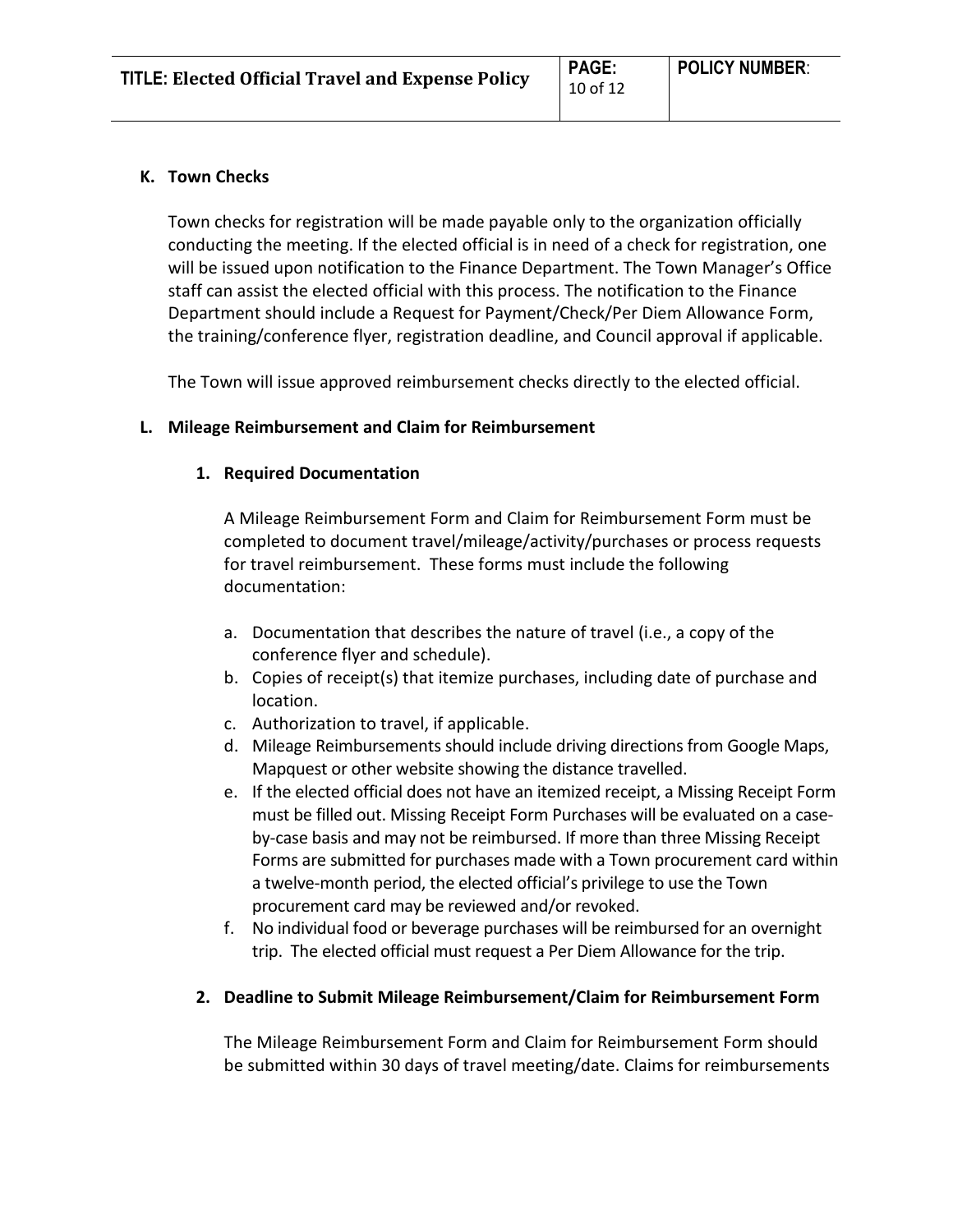that are not turned in within the requested timeframe may not be honored, resulting in a cost to the elected official.

# **3. Signatures on Reimbursements**

Travel expenses such as Mileage Reimbursements and Claims for Reimbursements submitted by Council Members must be signed by the Mayor and the Town Manager. Reimbursements for the Mayor must be signed by the Town Manager and Finance Director.

# **M. Limitations on Reimbursements**

All reimbursements shall be consistent with those allowed under state and federal law which shall prevail over interpretation of this Policy, express or implied.

Any questions regarding the propriety of a particular expense should be resolved before the expense is incurred.

Reimbursement is expressly conditioned upon sufficient funds being budgeted as part of the annual Town budget.

# **N. Non-Reimbursable Expense**

The following personal expenses are not allowable for reimbursement:

- a. Traffic, toll, and parking violations
- b. Fees to drive in a paid "express" lane or parallel paid freeway (e.g., Highway 73 in Orange County, California)
- c. Mileage for regular commute (such as to the Town Civic Center for Town Council meetings)
- d. Emergency repairs on personal vehicles
- e. Alcohol/tobacco
- f. Individual food and beverage purchases while on overnight travel (Per Diem Allowance must be requested)
- g. Medicinal remedies, health supplies, cosmetics, toiletries
- h. Personal entertainment such as in-room movies, fees for exercise room, sports event, personal reading materials, personal grooming, optional tours, souvenirs
- i. Childcare fees
- j. Kennel/boarding fees (except for Town-owned animals)
- k. Expenses related to an elected official's family member or friend
- l. Political or charitable contributions or events